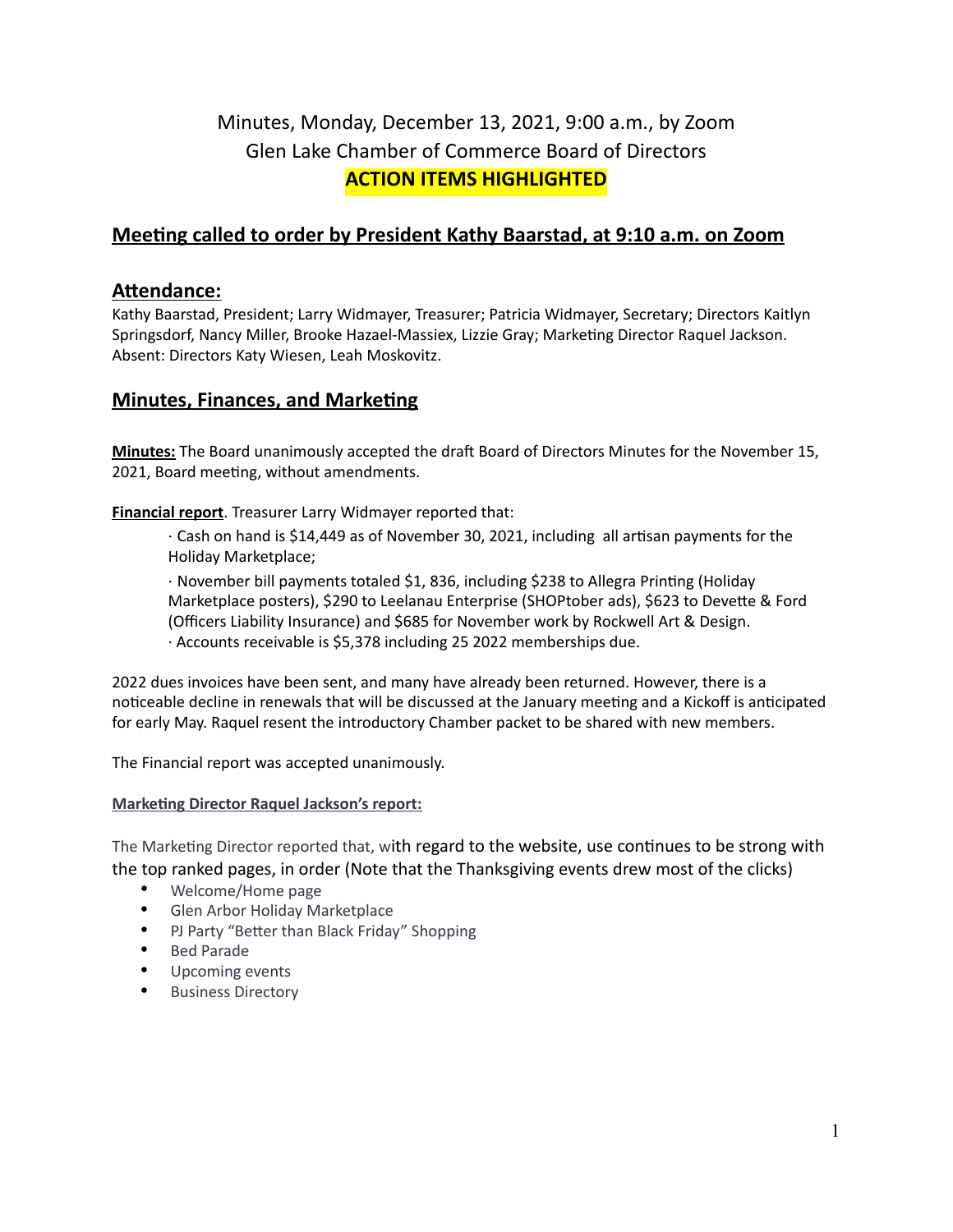And on the Chamber's email campaigns:

- 3 emails were sent in November, including Member News (41% opened), Subscriber News (46 % opened), and "ATTN: We need you! (40% opened, although no new volunteers showed up)"
- 4 emails sent in December, including: Member News (39% opened) Area News, sent December 1st (40% opened) Area News, sent December 10th (37% opened) Member News again, since so much happening leading the Christmas

And, as for Facebook Insights over the last 28 days, page views up 200%, with posts reaching 8,190 people, averaging 1,737 people per post

## **Updates on continuing series of projects (all posted on VisitGlenArbor calendar) SHOPtober**

Kait reported these highlights:

-57 envelopes ( there were 3 different people that had 3 envelopes each)

-34 from Michigan (14 from NW, 16 from SE, 3 from SW)

-Out of state visitors included : Illinois, D.C, Ohio, California, Indiana

-Total of \$27,000.06 spent, with an average of \$473.69 per envelope.

-Businesses represented: Andersons, Coastal, M22 Glen Arbor, GA Artisans, Cottonseed, Becky Thatcher, Totem, The Cyclery, Imagine That, Cottage Bookstore, Copper, Ruth Conklin, Cherry Republic, Northwoods Hardware, Boondocks, Western Avenue Grille, Rinco, Inn& Trail, Funistrada, Blu, Bay Lavender, Glen Arbor Arts Center, Glen Lake Salon, Baywear,Petoskey Pete's, Good Harbor Grille, Great Lakes Tea, Arts.

## **Thanksgiving Weekend:**

Preliminary assessment of the respective events follows, and a more thorough review will be undertaken at a special meeting on Monday, January 10, 9:00 a.m. on Zoom. A survey should be developed for input on the various events.

(Note: Channel 9&10 News covered all the events in 2 minute segments every half hour from 5:45-8:45 a.m. on Friday. Thanks to Patricia for facilitating all of the segments for Madison Schlegal, who was the reporter. Sure did generate great PR, but 5:45 is extraordinarily early!!! And thanks to everyone who shared the segments: Raquel Jackson, Lizzie Gray, Cookie Thatcher, Becky Thatcher, Carol Murray, M22/ Coastal/Santa team, and Good Harbor Grill team.)

#### --**Friday morning, November 26th, 6:00-8:00 a.m., Black Friday PJ Party and deals**

There needs to be a uniform time for opening, suggested to be 7:00-9:00. Cottonseed Apparel did not have a single customer until 6:30, and several did not open until 7:00.

--**Friday morning, November 26th, 9:00 a.m. Bed Parade** sponsored by Becky Thatcher. A respectable crowd showed up on Western Avenue and several beds rolled down the street. No further support needed from the Chamber, although plans MUST be confirmed earlier if PR/promotion is expected.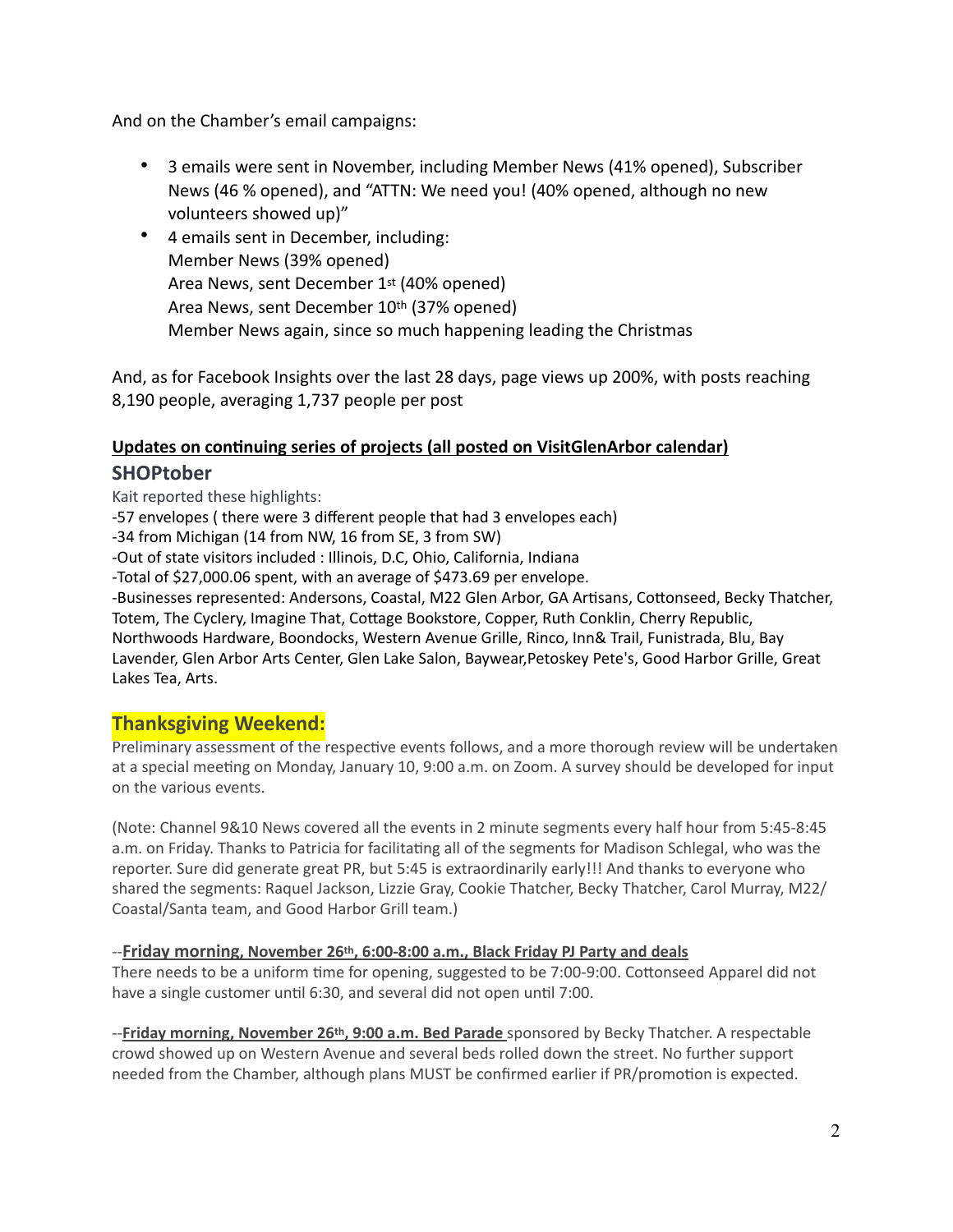#### **--Friday evening, November 26th, 6:15 p.m. Tree Lighting and Christmas Carols led by the Glen Lake Reformed Church Worship Team, on the Glen Arbor Township Hall Lawn**

Many thanks to the Worship Team, but a much greater projection/speakers are needed for everyone to be able the hear and participate. How can this be accomplished? There were likely to have been 400 participants.

Moreover, more decorations are suggested for the trees and the front of the Township Hall. Suggest to the Township Board?

#### --**Friday evening, November 26th, 6:30, Cider & Donuts, moved inside at the last minute.**

This was really difficult, as a table was set up near the front entrance to the hall and created both a logjam for 400 people trying to enter the hall and considerable spillage from cider & donut offerings. (The Martin parking lot, although offered, turned out to be too small and not visible to the carolers to transition after the caroling.) Consider eliminating this as an awkward extra that does not add, particularly, to the event, but creates several complications.

#### **--Friday evening, November 26th, 6:30-8:00, and Saturday, November 27th, 10:00-3:00, Glen Arbor Artisan Holiday Marketplace. Masks required for all guests.**

All plans were in place and 22 artisans showed their wares. Although there was a line waiting for the 10:00 opening of the Marketplace on Saturday, attendance fell off as the football games began on TVs across the region. Recommend that new time be 9:30-2:00. Plus, a new co-chair is needed for the event if it is to continue, and more volunteers MUST be confirmed. The Widmayers (and their personal Thanksgiving guests/family), plus Kathy B., Brooke, and limited help from Leah and Calysta (Anderson's) were not sufficient.

Know that there were limited objections to Masks Required. Fewer than 10 turned around and left. Masks were offered as each potential buyer entered both Friday evening and Saturday.

#### --Saturday, November 27<sup>th</sup>, 11:00-1:00, Santa & Mrs. Claus at the M22 Wine Patio (which is enclosed **for the winter)**

Per Kait (CR Recreational District) "We didn't specifically count how many families/kids there were, but it stayed very busy right up to 12:15, and died down a little after that. There were enough goodies, and Mrs. Claus brought some candy canes as well. Looking forward to next year, this year was a good learning curve. Thankfully we had Nick, our Recreation Manager, who helped with the flow of families. The two hour segment was a perfect time frame. The directional signs were great. Next year, we would love to have it up on the stage, but we will need to make sure we either have a cover and/or extra heat. If not, we can still have it underneath the wine patio, but we would have to make a set decision so we can have it decorated accordingly."

## **December holiday promotions:**

<sup>--</sup>**Thursday, December 2<sup>nd</sup>, 4:00-7:00: Ladies' Night with Wine pours at participating businesses** including Glen Arbor Wines, Golden Ticket at Cottonseed, prix fixe menus at Blu, LaBecasse, Funi, **others.** Collectively blown away by success. Turned out for every business open, plus many at restaurants.

**--Saturday, December 11th 10-4, Shop & Sweets Saturday, treats/crafts at participating shops.** Bad weather limited participation. Consider combining with Ugly Sweater on a single Saturday. Simply did not work for time/date organized.